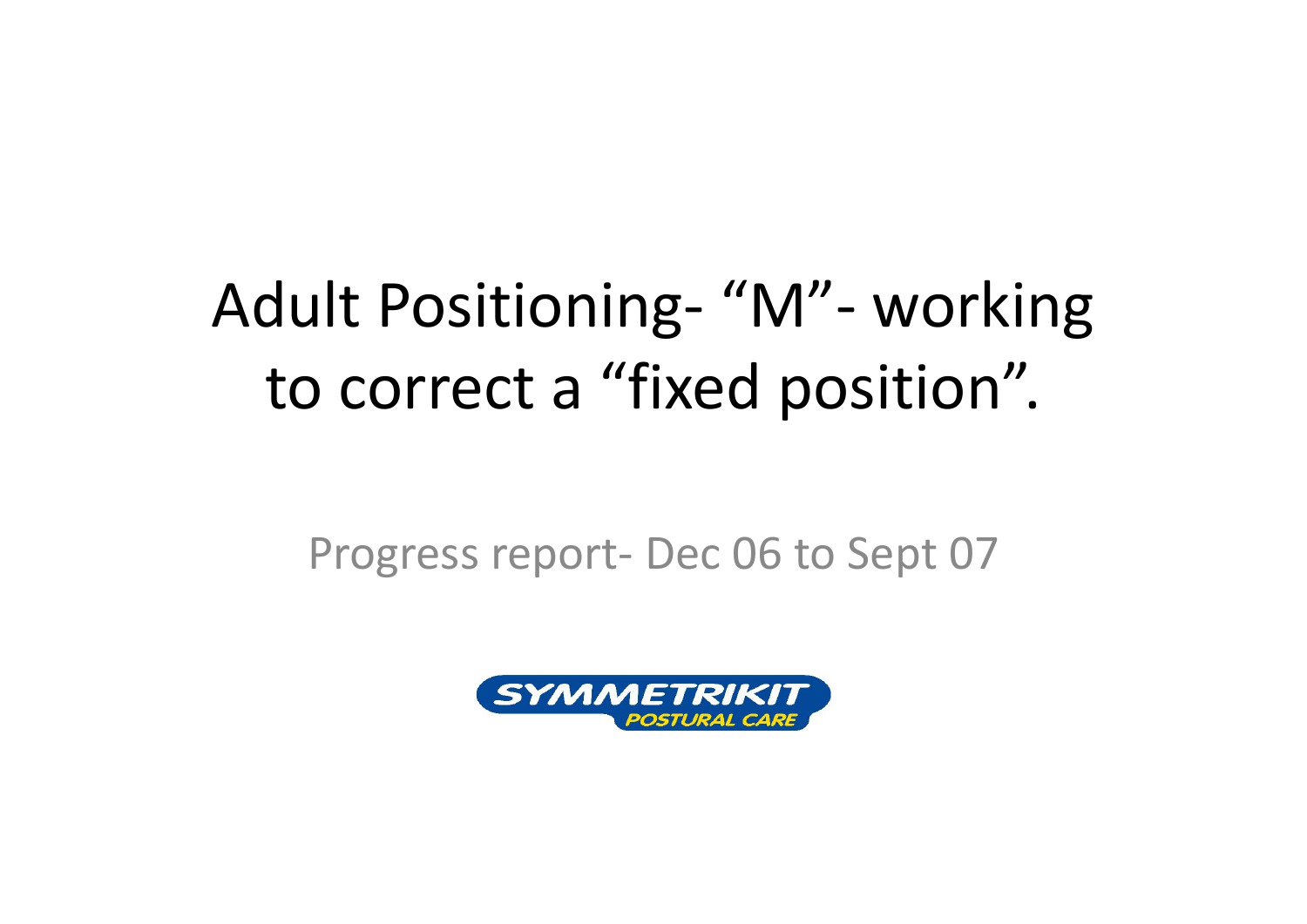- $\bullet$  M has spastic quadriplegia as a result of an acquired brain injury ten years previously. He had been stabbed in the abdomen and lost so much blood that he had hypoxia to the brain.
- $\bullet$  M has generalised increased muscle tone, which is particularly severe in his lower limbs and right upper limb. He is unable to change is position in bed or to readjust his position when seated.
- $\bullet$  M has some voluntary movement in his left upper limb but cannot use this movement purposefully. He has intellectual impairment but does have limited speech.
- When first seen in Dec 2006, M had fixed hip and knee flexion in legs, a stiff trunk and very tight flexion in his right arm and wrist. These joint positions could not be passively changed due to the forces required. Care staff found it very difficult to perform hoist transfers on M as he could not be flexed forward in his wheelchair in order to position the sling behind him due to his stiff trunk and hips.

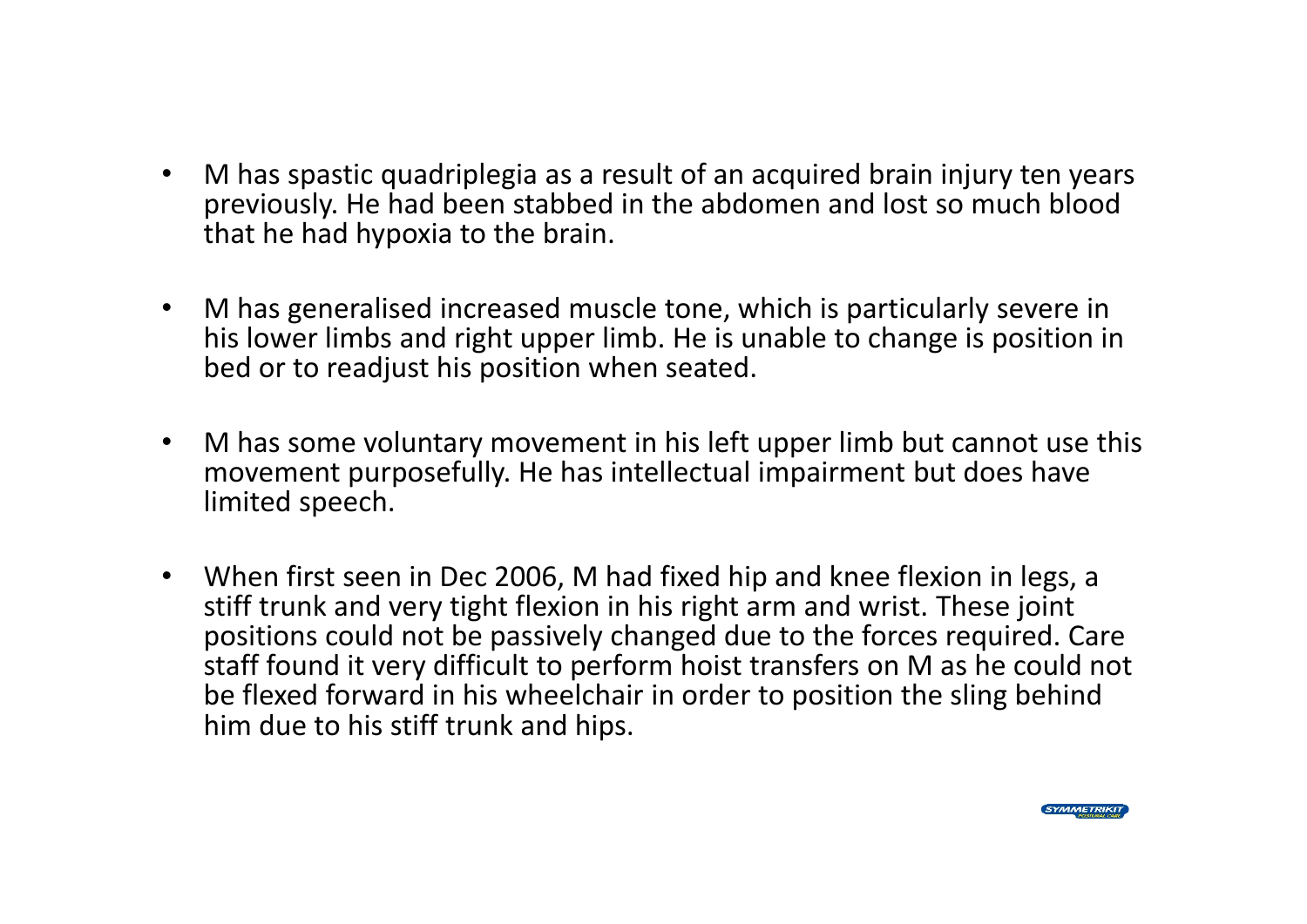

M would sleep in the same posture all night unable to move his position. He would have very disturbed sleep and wake very early in the morning making groaning and moaning noises. Staff would have to get him out of bed early due to his discomfort.

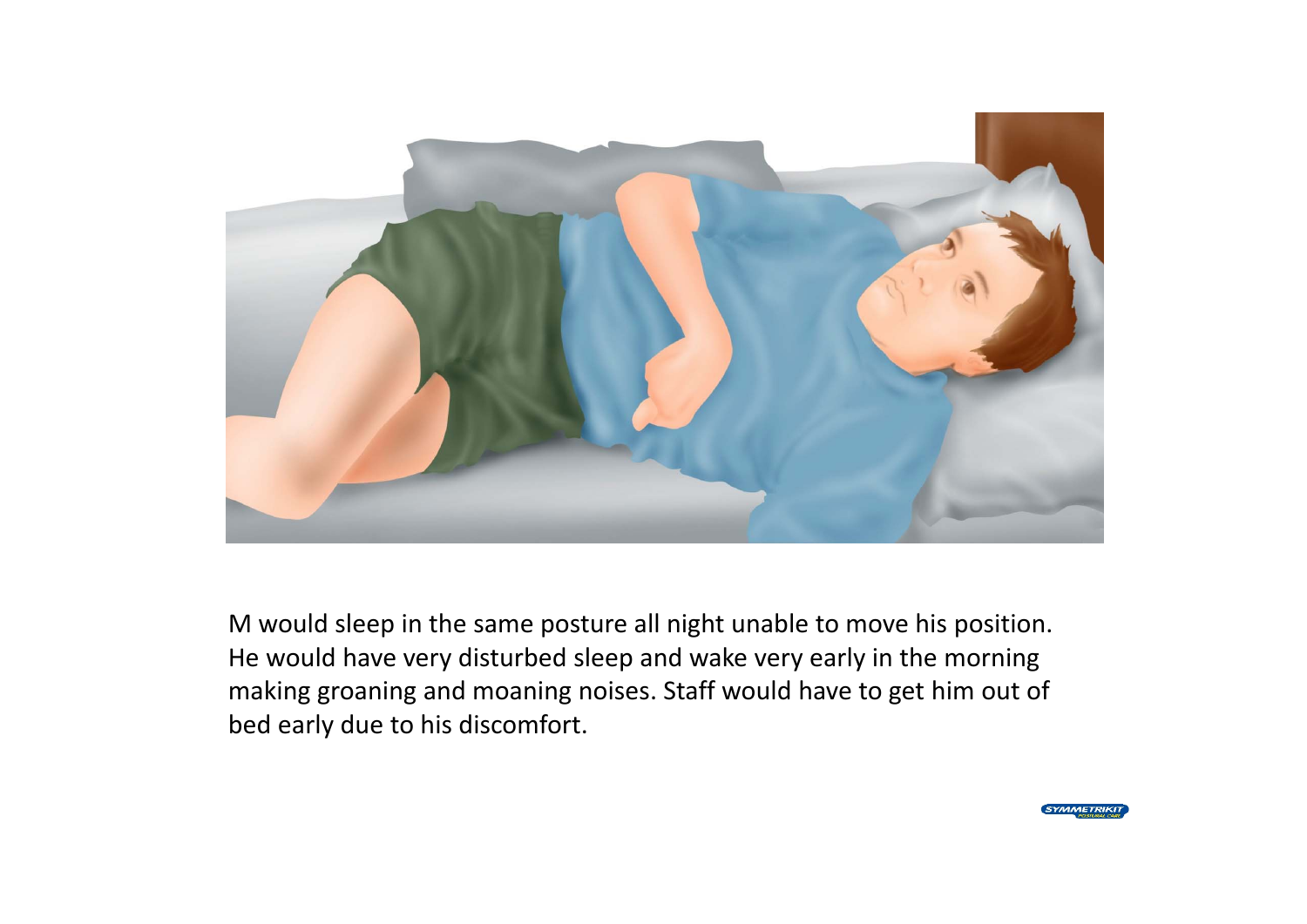

Symmetrisleep equipment was put in place for M in Dec 2006 . had some fixed windsweeping deformity of his hips at this stage, which meant that this had to be accommodated within the equipment. It was possible to get symmetrical alignment of his chest and pelvis if his windsweeping was accommodated. Three large pillows were required to support his hips and knees in their flexed posture giving even weight distribution and allowing for relaxation.

This equipment was used nightly and M's posture monitored regularly.

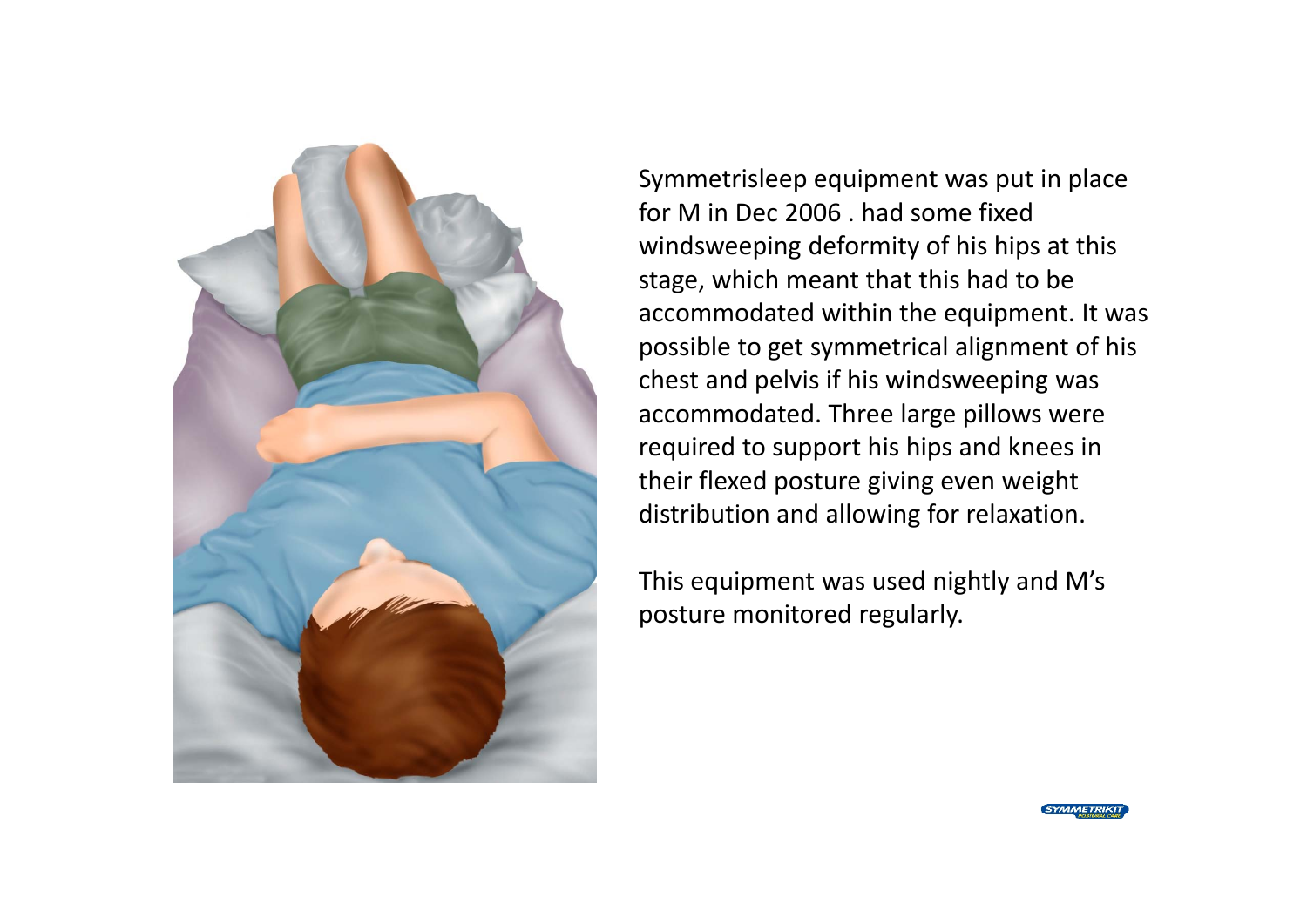

This image shows the changes in M's posture in bed, without any support, after three months of using the equipment (Feb 2007)

M's hips and knees were a little less flexed and his windsweeping had reduced significantly. At this stage, M no longer woke frequently during the night and did not moan and groan in discomfort in the early morning. M was sleeping well and had to be woken by staff to get up. He was much more alert and happier during the day and staff reported that he was less stiff and thus transfers were much easier.

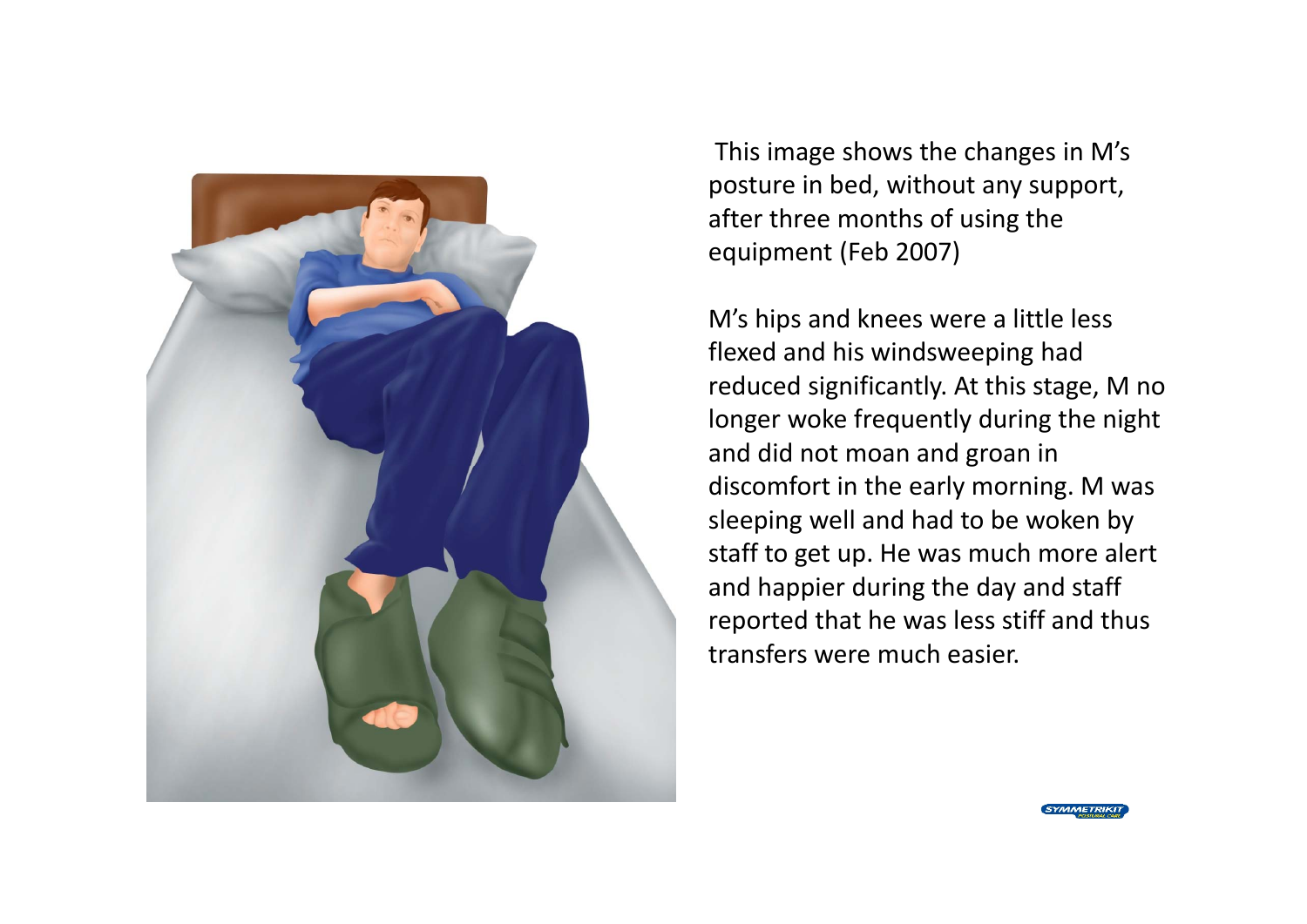

With continued use, M's posture improved even further.

By Sept 07,M was almost symmetrical in his trunk and pelvis when lying in bed without support. The degree of flexion in his hips and knees was reduced. He was sleeping well and was much more relaxed during the day. Accompanying changes had taken place with his seating insert as he was now able to weight bear symmetrically now and required a less complex seating cushion. Staff found it much easier to perform personal care and transfers.